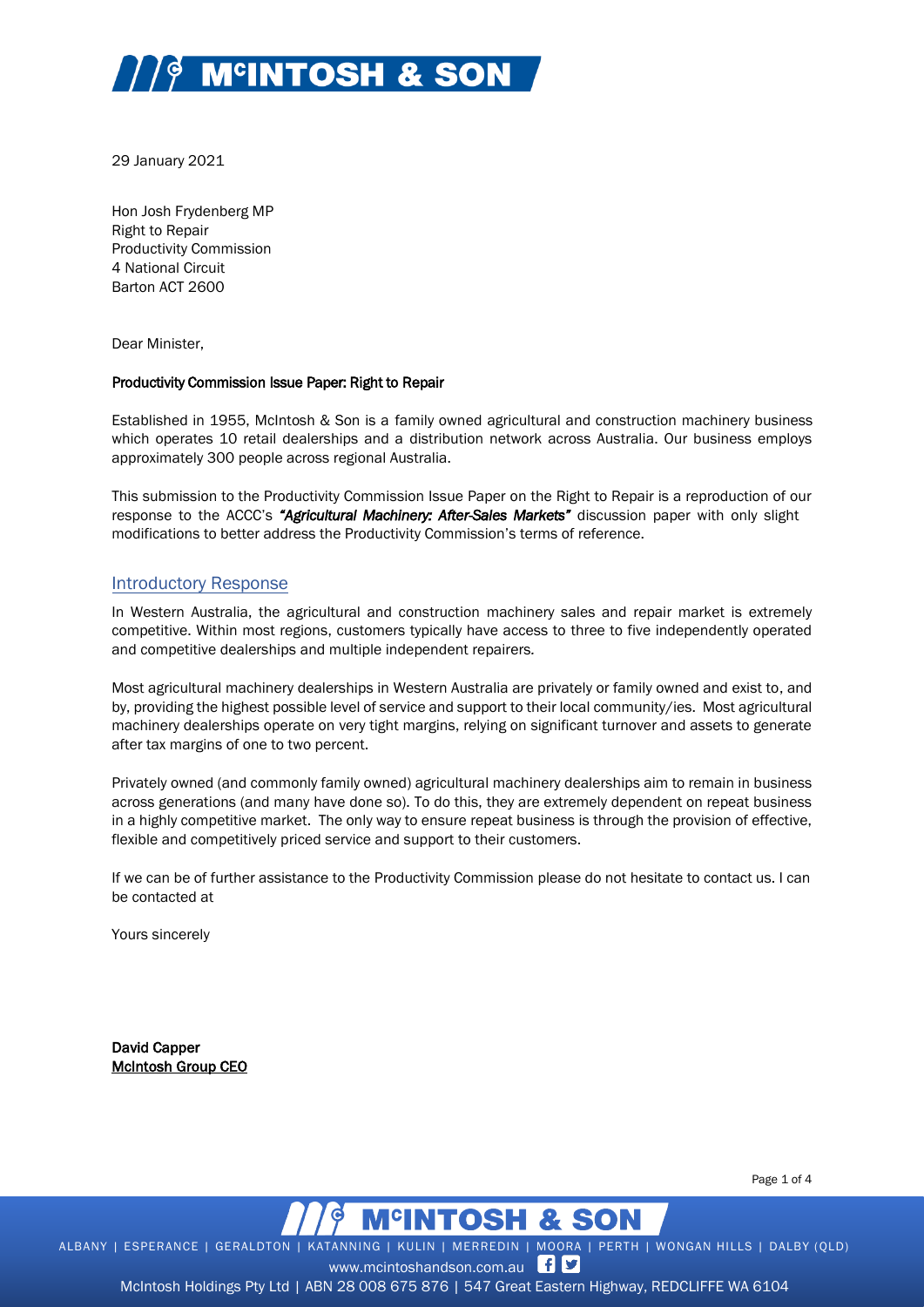

# Restrictions on the use of independent repairers during the warranty period.

Restrictions on the use of independent repairers during the warranty period do occur but do not lessen competition in the agricultural or construction machinery repair market because the warranty period is such a short period of a machine's commercial life.

Agricultural and construction machinery is significantly more complex than automobiles and warranty repair costs are typically in the tens of thousands of dollars - substantially higher than in the automobile industry. As such, agricultural and construction machinery manufacturers keep a tight control on who determines what warranty repairs are required and who conducts those repairs.

The warranty period of most agricultural and construction machinery is significantly shorter than that of automobiles. Most agricultural and construction machinery has a 12-month warranty and only a very minor portion of the market has a warranty beyond 24 months. The warranty period typically represents less than 10 percent of the effective commercial life of most agricultural and construction machinery. There is no restriction on the use of independent repairers or non-genuine parts outside the warranty period (over 90% of agricultural and construction machinery life).

During the short warranty period, manufacturers seek to reduce their risk and the complexity of administration and verification by ensuring only authorised repairers who have undertaken factory provided training perform the repairs and servicing.

For the remainder of the product life, there is no restriction - real or implied - on the use of independent repairers or non-genuine parts.

Page 2 of 4



ALBANY | ESPERANCE | GERALDTON | KATANNING | KULIN | MERREDIN | MOORA | PERTH | WONGAN HILLS | DALBY (QLD)

www.mcintoshandson.com.au fD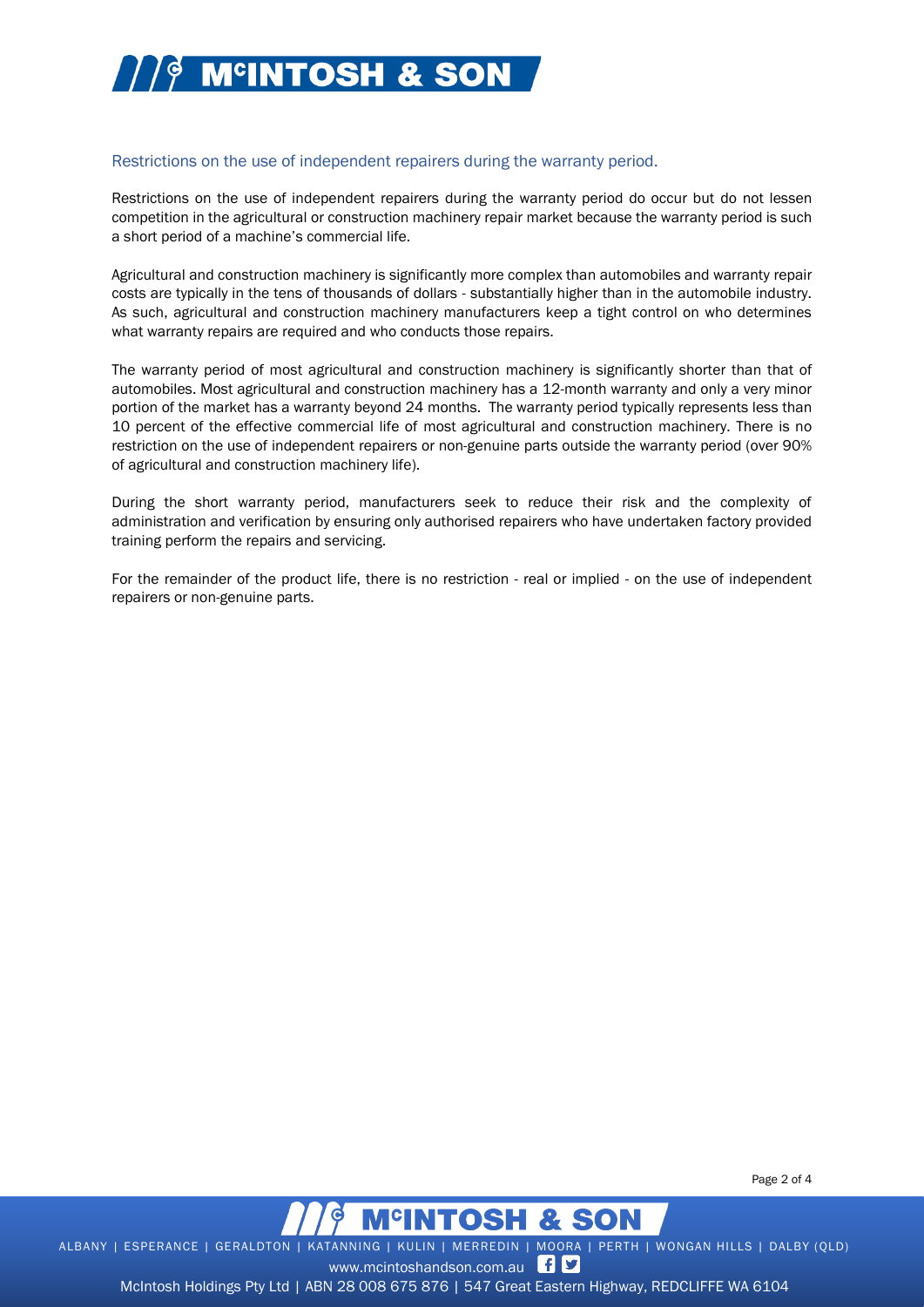

# Availability of genuine parts.

From our experience there has been no restriction on the sale of genuine parts to agricultural or construction machinery owners or to independent repairers.

International agricultural and construction machinery manufacturers who operate in Australia have no capacity or infrastructure to supply parts to the retail market. These manufacturers rely on retailers located within agricultural areas to undertake the retail function. There is no restriction placed on those retailers as to where and to whom they can sell genuine parts.

In our case we commonly supply genuine parts directly to customers and to independent repairers. As an authorised dealer we also supply non-genuine parts to customers and other repairers.

In the last financial year our retail dealership business turned over approximately \$35 million in non-warranty related parts sales. Of these sales 59 percent were over the counter sales to third party independent repairers and owner repairers. If internal parts sales (usually related to parts required to prepare a new machine for delivery) are removed, the percentage of over the counter parts sales to third party independent repairers and owner repairers increases to 71 percent.

This is a clear indication that there is no restriction on the availability of parts to third party independent repairers and owner repairers.

### Independent repairers having access to diagnostic and other special tools.

If independent repairers are willing to invest in the proper training and the equipment required at a commercial rate, then they should be allowed access to diagnostic and special tools. Independent repairers must also be ready and capable to accept responsibility for any damage or liability they create through the use or misuse of those tools.

Access to manufacturer resources such as call centres could be problematic as unskilled independent repairers could utilise a disproportionate amount of this service reducing its availability to others. This could be overcome by allowing manufacturers to charge commercial rates to the independents for the use of these services.

Page 3 of 4



ALBANY | ESPERANCE | GERALDTON | KATANNING | KULIN | MERREDIN | MOORA | PERTH | WONGAN HILLS | DALBY (QLD)

www.mcintoshandson.com.au fD